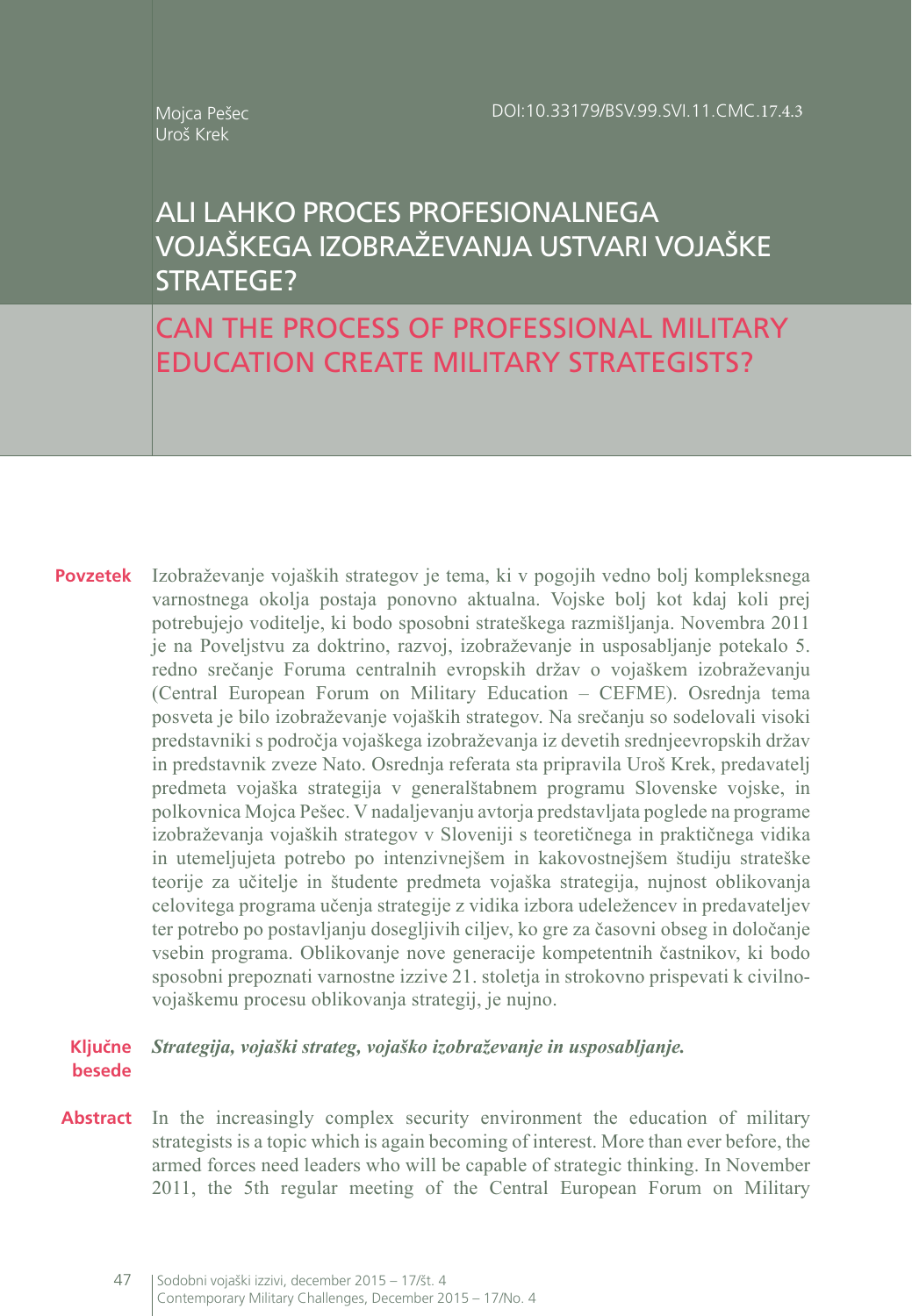Education (CEFME) was convened at the Doctrine, Development, Education and Training Command. The central theme of the conference was the training of military strategist. The meeting brought together senior military education representatives from nine Central European countries, and a representative of NATO. The two central papers were prepared by Uroš Krek, military strategy lecturer in the Slovenian Armed Forces General Staff Programme, and by Colonel Mojca Pešec. In their article, the authors present views on education programmes for military strategists in Slovenia from the theoretical and practical point of view, and substantiate the need for more intensive and better quality strategic theory study programmes for military strategy teachers and students. They also define the need for developing a comprehensive programme of learning the strategy in terms of selection of participants and lecturers, and the need for setting up achievable targets when it comes to the time frame and the determination of programme subjects. It is essential to form a new generation of competent officers who will be able to identify the 21st century security challenges and contribute expertly to the civil-military process of the strategies formulation.

#### *Strategy, military strategist, military education and training.* **Key words**

In the recent decade, countries have faced increasing threats to global security. In comparison to the threats from the previous periods, these threats are more intense, more complex, multidimensional and above all unpredictable. As the importance of classic military threats to security is diminishing, non-military threats are becoming increasingly more common. Despite the continued efforts of the global community to establish peace and security, threat management is becoming increasingly challenging. States and international institutions, such as NATO, strive to establish systemic solutions and appropriate mechanisms for the provision of a comprehensive approach to the resolution of contemporary crises though the interconnection of (competent) institutions. To be able to better manage possible crisis situations, the crisis management systems defining coordination, interagency cooperation and mobilization of social resources and like are being established in individual countries and across the international community. **Introduction**

> But what should the military or civilian experts and leaders who will be capable of directing and managing such complex systems be like? What knowledge and what kind of skills should they have to be able to effectively incorporate the expert findings of the highly specialized government and non-government agencies into the appropriate anti-crisis measures?

> Essential for the coping with the current and the future security hazards and threats is to have the right people in the right positions at the right time. Each state should form and establish an identification, selection, education and training system for leader candidates capable of strategic management and of making decisions regarding national security. Leadership signifies the coping with challenges and the capacity to motivate, unify and direct people towards a specific objective. A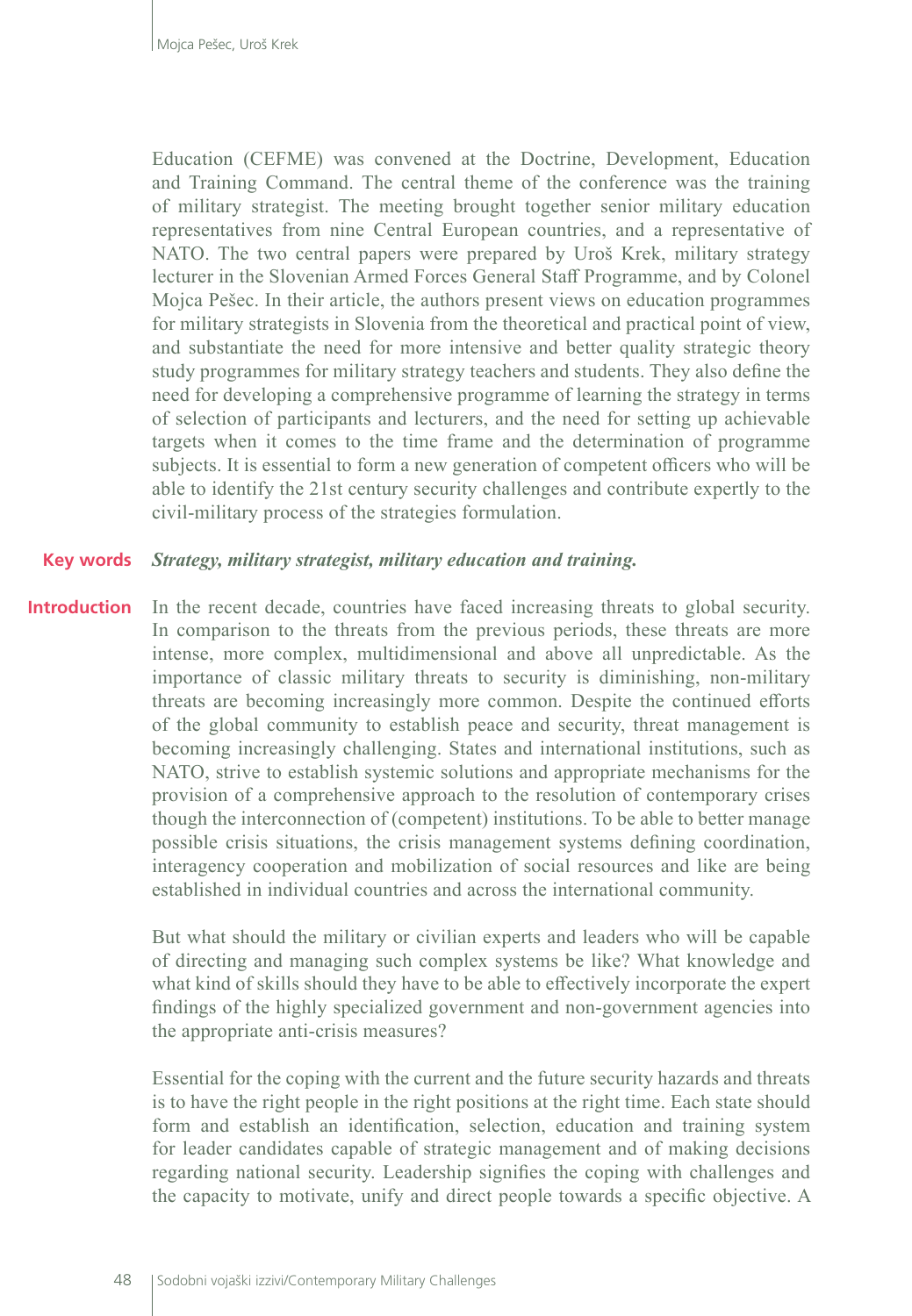state desiring to establish an effective government strategy for the elimination of security threats must have capable leaders at all management levels; leaders who successfully manage and guide comprehensive systems and organizations with their knowledge, skills and personal qualities.

### **1 CAN A GOOD MILITARY STRATEGIST BE THE RESULT OF APPROPRIATE EDUCATION?**

The "strategy" notion covers not only the capability of planning, but also the capability to be goal-oriented and to be able to predict effective actions for the attainment of political and military objectives. Strategy introduces a special way of thinking and conduct, the ability to see the bigger picture and understand the connection between and interdependence of activities and their consequences. The nature of strategy is universal and not linked to a specific place or time. Strategy students should therefore be taught to think strategically outside the familiar constraints. Strategy teachers are not creating experts for solving strategic issues from the early 21st century, but experts who will be capable of strategic thinking and strategic assessment of all time-space situations.

Strategists must be capable of long-term and comprehensive planning, decisionmaking, command and control which to a great extend depends on the character and personal characteristics of an individual (Troha, 2009, p. 77). They must also understand theory and be capable of upgrading their theoretical knowledge with experience. For this reason, there are certain limitations regarding the teaching of strategy within the formal educational process; those who excel in the understanding of military theoreticians are not necessarily the best of strategists.

There is but a handful of strategy genius, but there are individuals with a talent for strategy both in the military and in the business world. Just as any other talent, the talent for strategy can likewise be improved through education and operation in appropriate circumstances. The integration of personal characteristics and values with knowledge and skills during the education and training process supplements and develops individuals' capability (Troha, 2009, p. 74).

All professional military education systems believe to be educating military strategists and leaders. However, the curricula of higher military education programmes are often not oriented towards the development and promotion of strategic and critical thinking. They are more influenced by the characteristics and expectations of the training participants who have entered this program because they have performed duties which enabled them promotion and further education. Participants of strategic education are not selected on the basis of scientific procedures or methods aimed at assessing their psycho-physical characteristics, but by their superiors (Kotnik, 2008, p. 88–89). They are usually selected for their past success and diligence in the performance of their duties and are not required to have predispositions for a strategist or meet the objective criteria for academic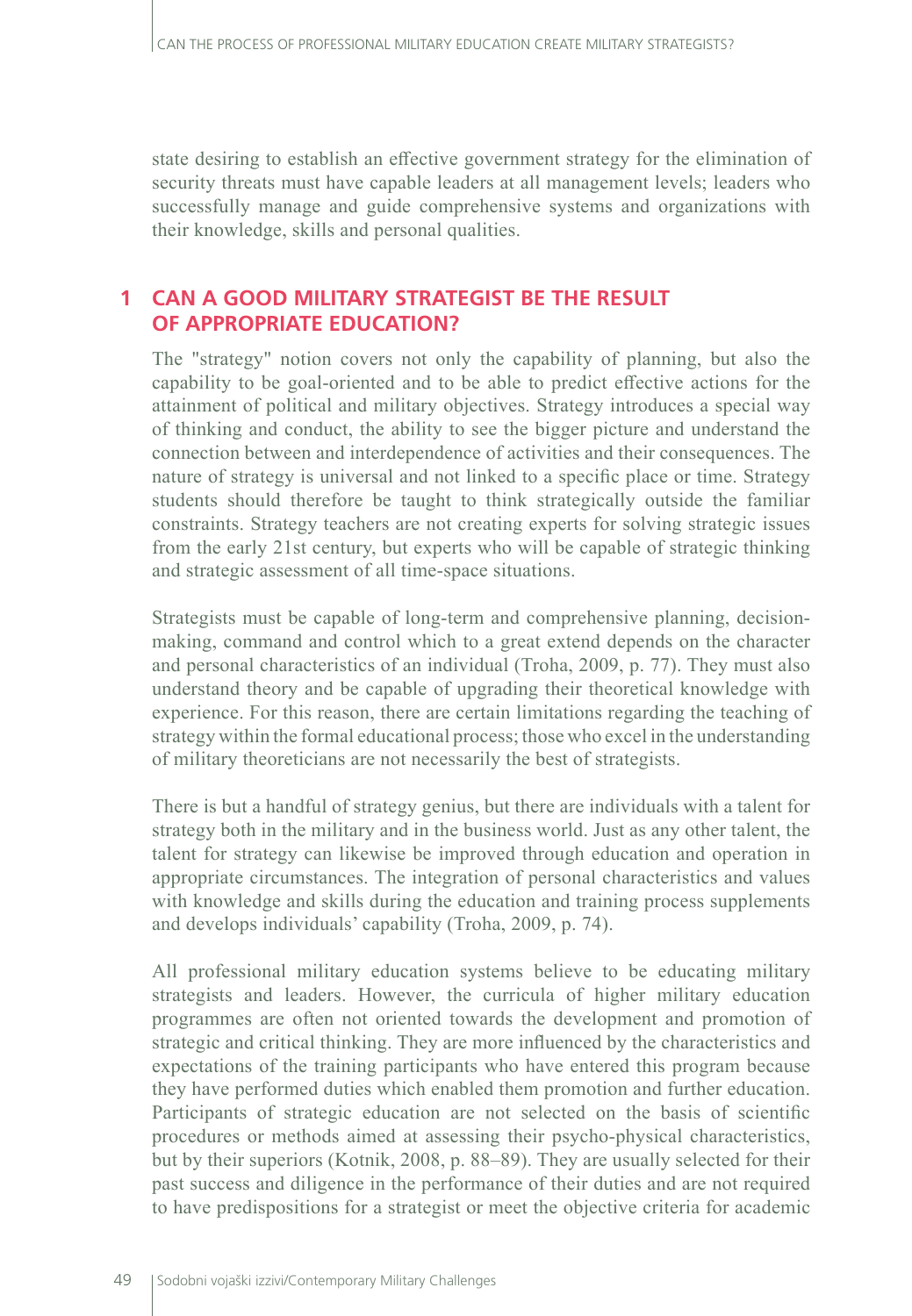studies (Baraka et al. 2010; Allen, 2010). On the other hand, there are some capable individuals who are not sent to schooling by military units as it is believed that sending them to schooling would mean depriving them of first-hand experience in practice. We, however, know that tactical experience without the possibility of insight into and understanding of the entire spectrum of complex situations does not support the development of strategists (Allen, 2010; Bethel et al., 2010).

Experts participating in military education estimate that the graduates of the current university programmes do not meet the standards required for the production of coherent and logical arguments and for written expression. (Gray, 2009). Clear expression and argumentation is a prerequisite for entry into the professional military education system. Should the students lack this skill, its development has to be included in the curriculum which represents a considerable challenge for the planners of military education. Education in the military education system is sadly still more of a »necessary evil« required for career path development, and to a much lesser extent an honour and an privilege bestowed only upon a couple of chosen individuals expected to fulfil their study obligations with a high level of academic maturity.<sup>1</sup>

Military leaders of the 21st century have to learn strategy. The strategy studies are compulsory at the master and doctoral levels. Study candidates should thus be selected based on the assessment of their capability to effectively and logically integrate different information into coherent conclusions which can be applied in problem solving. Personal experiences are undoubtedly the best teacher. However, knowledge and wisdom deriving from the works of the greatest strategic minds are equally important and valuable.

The learning of strategy cannot be founded exclusively on contemporary challenges and challenges anticipated in the near future. By employing this approach, strategic studies would become nothing more but an examination of the current situation. The students would thus learn to value only those strategic issues that they estimate as extremely important, which would taint their analysis with prejudice. A good strategist is highly educated also in other areas, has vast general knowledge and is familiar with the development principles of the society in which he is active. The success of strategic operation often depends on the strategist's capability to successfully communicate military issues to professional politicians (Kotnik, 2008).

*<sup>1</sup> A research conducted among education providers, participants and graduates of all levels of military education programmes in the SAF in the field of military education and training in the context of the Defence Sector Strategic Review (SPOR 09) confirmed these statements. The findings of the research are available in the joint material of the inspection performed at the Ministry of Defence of the Republic of Slovenia.*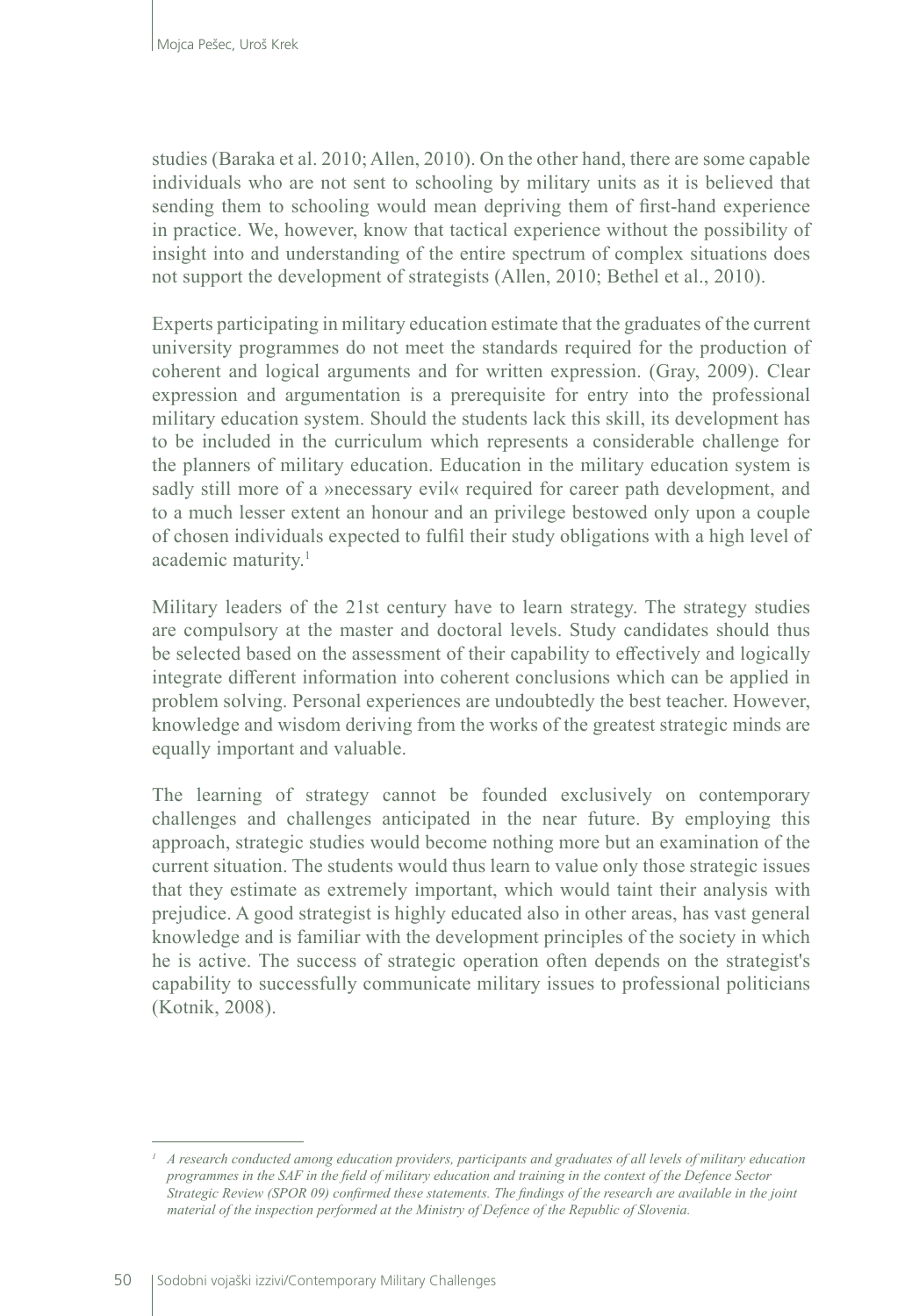### **2 THEORETICAL ASPECT OF THE IMPORTANCE OF EDUCATION OF MILITARY STRATEGISTS**

"The illiterate of the 21st century will not be those who cannot read or write, but those who cannot learn, unlearn and relearn."

Alvin Toffler

Strategy education is important for the development of the strategic approach, a way of thinking that can help solve contemporary and future strategic challenges. Nonetheless, such education should be based on very clear assumptions regarding the nature, importance and function as well as the fact that the nature of strategy is constantly changing.

Theoreticians (Gray, Hughes, Lyman, McCausland) agree that a good strategist is a result of the nature and personality, in short, psychological characteristics, and the experience related to the opportunities presented to an individual during his personal and professional development. They all promote the importance of formal education; although there is no scientific proof that education and training do in fact contribute to the making of a strategist.

Colin Gray is convinced that strategic talent nowadays suffices for work at the strategic level. A strategic genius, however, is a true rarity and not even close to continuous phenomena, as they are hard to be found. Both the conceptual basis which will serve as a foundation for the study of strategy and the desired content of strategic education have to be defined. He also warns that different circumstances require different strategic conduct which should be taken into account during the preparation of the curriculum for strategic education (Gray, 2009).

The education of military strategists should include both theory and the practice. It should include ideas and the method of their execution through plans carried out by commanders.

Wayne P. Hughes recommends that the strategy and tactics are taught in a way that the contents supplement and upgrade each other, stressing that it is the tactics that defines the borders of strategy. Theory (strategy as a plan) and practice (tactical activity) constitute a whole. The difference lies in the purpose and the instrument by means of which the intention is achieved. Therefore strategy theory and practice should be taught at all levels of warfare and for each war or armed conflict individually (Hughes, 1989, p. 75).

Robert Lyman is convinced that the operational level of warfare must be led by generals with a pronounced feeling for strategy (Lyman, 2008). There, nonetheless, exists a traditional belief that only command in military sense can be carried out at the operational level of warfare, without any political elements included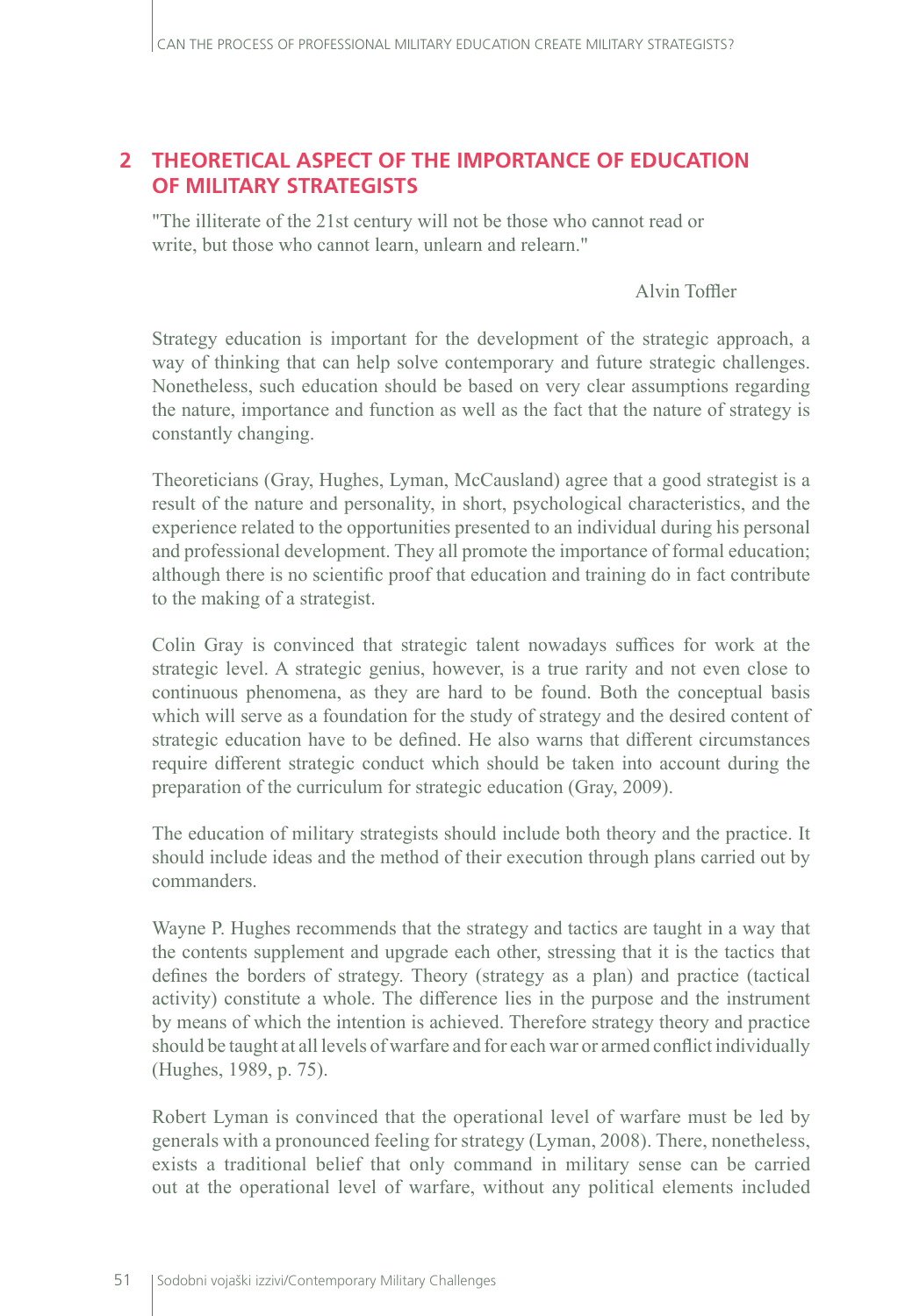(Gray, 2009). As warfare and the objectives defined as a military instrument are part of the external politics and the political will reality, the teaching of strategy can be quite a challenge.

A couple of basic questions to be answered prior the formation of the strategy education curriculum:

What can be required from a strategist?

Why are we educating future strategists?

What does it mean to be a strategist?

Colin Gray believes the following could be expected from future strategists:

- Theorize abstractly and contribute to the development, or more accurately the interpretation, of strategy's eternal and universal general theory.
- $\sim$  Conceive, invent, or discover, the master idea(s) that provide the basic guidance for planners in particular historical contexts.
- Shape and draft the actual historical operational plans, also known as strategies, for the use of the armed forces; this requires command and control of the process of strategic planning, including adaptive planning once the enemy begins to cast his vote.
- Command and control of the attempted implementation of plans. (Gray, 2009, p.13)

According to Kotnik senior officers should:

- Be capable of analytical integration which will ensure better understanding of the comprehensive strategic environment.
- Be able to manage a wide spectrum of activities surpassing the activities of a classical theatre.
- Be able to operate in different environments in which they will come across different races, religions, cultures etc. (Kotnik, 2008, p. 83).

Strategists must be able to direct, lead and form military operations the purpose of which is to secure the advantage obtained in the military area.

Troha states that "a strategic leader" focuses on the formation of the vision and the organization structure, and allocates resources and assets. He operates in unclear circumstances and deals with complicated and challenging problems which are influenced by events and organizations that are not part of the military" (Troha, 2009, p. 77). Strategists should also be able to form and direct military activities supporting the attainment of political objectives; "military commanders must be able to take on a multilayered and a complex role of a soldier-scientist and a soldier-diplomat" (Kotnik, 2008, pr. 82).

What should the strategists be educated in?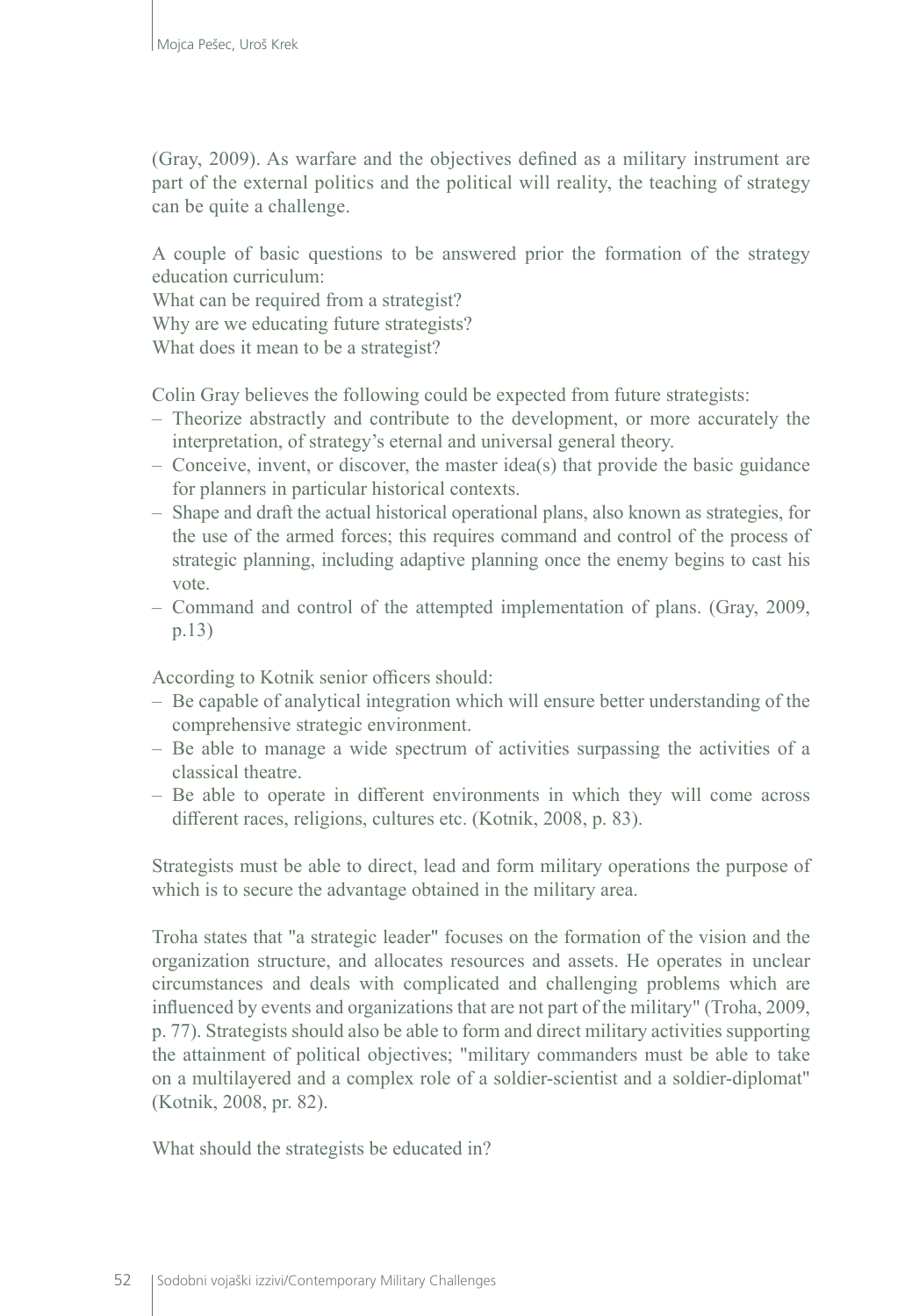Gray warns that the teaching of strategy should take into account the different roles a strategist can carry out, as well as the fact that strategy is a science not to be treated by the teachers (lecturers) as a never changing set of truths.

He is also convinced that education in the field of strategy should influence an individual, his behaviour and his conduct; a strategist should be a dynamic product or a mix of biology, psychology or character, experience and opportunity. The mere intelligence does not suffice for the attainment of the highest quality strategic conduct. Good tacticians are not always good strategists and good strategists do not need an exceptionally brilliant career in tactical warfare. In practice, however, an individual who has the potential to become a great strategist will never get the opportunity at the strategic level, if his performance of duties at the lower levels will not be satisfactory, even though if such duties do not correspond to his capabilities.

There are three closely intertwined developmental paths leading to a military leader at the strategic level: a selection process which ensures the selection of an individual with the most appropriate personal qualities and personal values; the formation of the organizational structure which enables monitoring, assessment and the rewarding of an individual through promotion to more responsible positions as well as education and training aimed at the development of knowledge (e.g. experience and findings) and conduct, both essential elements for an individual assuming the highest leadership positions (Troha, 2009, p. 77).

The strategy theory signifies a conceptual basis and the understanding of war. Is a tool which can be used for analyzing war and peace problems. The understanding of theory means that a student has both the concept and the questions which help him and guide him through further studies. The study of strategic theory helps us think strategically (Mahnken, 2010, p. 68).

The general theory of strategy is always important. It is the context in which strategy is applied that differs, most likely leading to significant differences in the contents. The challenge in this respect is, above all, to define the necessary topics for future strategists in relation to the history and context. It is much easier to reach a consensus on the contents of the general theory of strategy than to define which strategies should be applied at the present time and in the future.

Gray claims that the future strategists should be trained in a variety of different peacetime and wartime scenarios, as we cannot predict the type of conflicts that will require their professional skills. This training would, however, have to include also the classical form of warfare. Gray is a strong advocate of the revival of forgotten skills. He believes that we merely think that we understand conflicts of the new century and that it is dangerous to presume that contemporary conflicts are the same as the conflicts we will be confronted with in the future. To his belief the contemporary study approach to strategy should take into account the different conflicts and all aspects of such conflicts, even though this may not be the modern tendency or desire.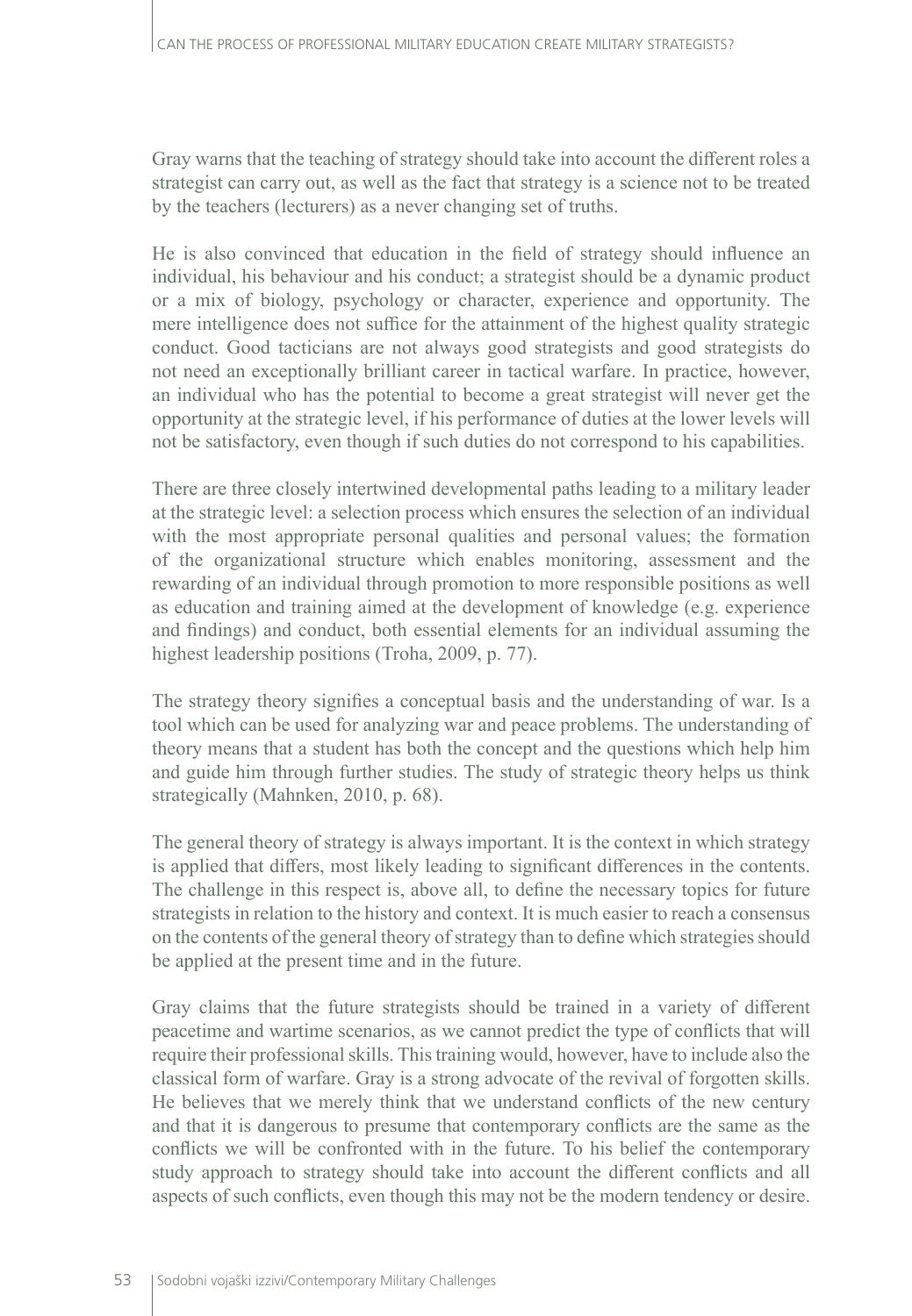How good can a general who has never commanded in an engagement be? How capable and efficient will the armed forces be in 2025 or 2030?

There are two sides to the issue of the teaching of strategists; On the one hand, military profession has been lacking real-life experience for years. On the other hand, strategic professions in the military are much more demanding than other professions, since strategy deals with the issue of national security and human survival. For this reason strategic education must be as realistic as possible.

Kotnik says that "war still demands both science and skills from (military) leaders" and that "creativity, intuition, leadership, motivation and the adoption of correct decisions", all attributes of skills or qualification and personal characteristics of an individual, remain the key factors also in the present-day theatre situation (Kotnik, 2008, p. 86).

Appropriate peacetime strategic conduct must be adaptable, flexible and adequate, and must enable operation in different types of conflicts and warfare. In the future, a military instrument able to support political decisions in that context will be required. Strategic education must therefore take into account historical experience, but must not be directed towards or rely exclusively on the study of contemporary history and the current events.

#### What should we teach?

The aim of the education programme is to provide strategists with quality knowledge and appropriate competencies, and not only the attainment top-notch results. The most important thing to teach a strategist is strategic assessment.

Gray presents seven areas in which strategists can gain appropriate knowledge.

- 1. To think strategically; to focus on activities which enable coping with consequences or results of decisions and to predict immediate (direct) and future effects of activities. To understand or justify the desired end state, the manner in which this state will be attained and the means to be used to this end.
- 2. Formal education in strategy is mandatory. Since war changes only in character but not also in nature, the general theory of strategy should be applied to all historical examples of war and conflicts.
- 3. Apply theory to contemporary examples of conflicts and war and assess the value of theoretical premises.
- 4. Understand the opponent and be able to adapt to new opponents.
- 5. Use healthy scepticism, critical and creative thinking and understand that these are strategic advantages*.*
- 6. Understand that strategy can function well enough to carry out specific tasks despite the scepticism and negative historical experience.
- 7. Be familiar with humanistic studies. Successful strategic operation depends on appropriate education and the worldliness of an individual. A strategist must be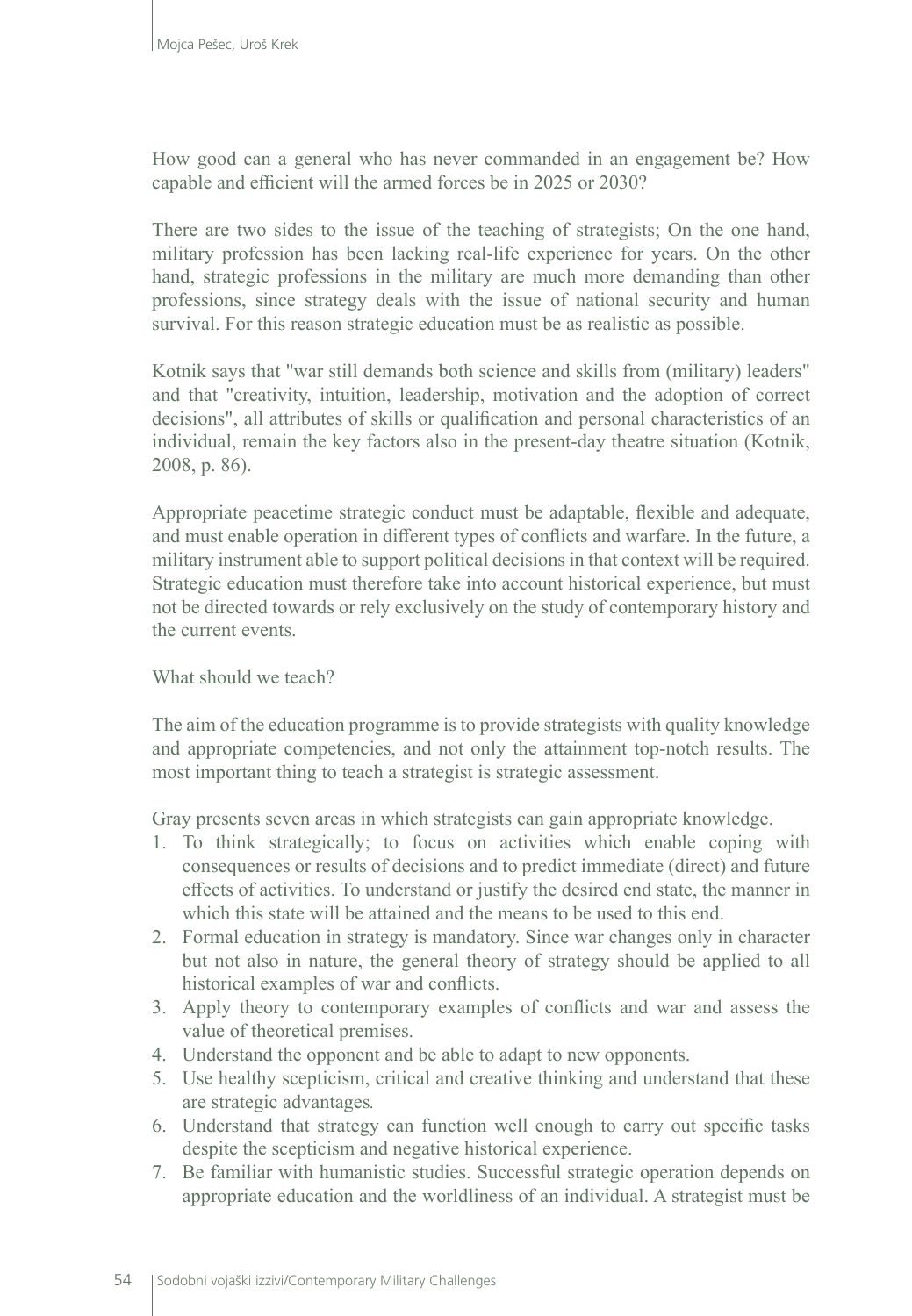able to explain the current and future military activities to civilian high officials in a way they will understand them (Gray, 2009, p. 37–51).

Kotnik believes that future commanders will have to master combat and diplomatic skills and be capable of assessing activities "not only from the aspect of military effectiveness but also in the light of the influence of political, ethnic, linguistic and religious circumstances in the environment they are operating in" (Kotnik, 2008, p. 78).

Strategic conduct must therefore include the capability to make decisions, carry out command and control and the capability to understand events. To that end practical limitations of formal education in the field of strategy must be understood.

In addition, in order to define what needs to be taught, we also have to define who should the strategy students be, what do they have to achieve or do and what should they be taught and what not.

## **3 THE CURRENT EXPERIENCE IN THE EDUCATION OF MILITARY STRATEGISTS IN SLOVENIA AS A GUIDANCE FOR THE FORMATION OF EDUCATION FOR FUTURE STRATEGISTS**

In Slovenia, the preparation of curriculum for military strategists started six years ago. In that time, Slovenia had a number of military and civilian experts who completed strategic education at the National Defense University and some other colleges in the USA, the Royal Military Academy in Great Britain and at the General Staff College in Germany. The drafting of the curriculum turned out to be very challenging as there was but a handful of people who had both the experience at the strategic level and a solid theoretical knowledge. The Faculty of Social Sciences, however, stepped in and helped with an expertise which was mostly theoretical.

Further on, the article presents the experience and the authors' proposals deriving from the attendance of the Military Strategy subject at the General Staff Programme in the Slovenian Armed Forces by one of the authors and the experience of both authors obtained during the performance of functions at the strategic level and the theoretical knowledge gained at strategic trainings.

#### **3.1 Strategy teachers**

During the process of preparation of the military strategy curriculum, Slovenia has gained a number of experiences which support the theoretical premises for the formation of the study of strategy.

The first important Slovenian experience has brought the realization that individuals who would be capable of teaching strategy should be identified already at the major or lieutenant-colonel level. Consequently, the planning of their professional and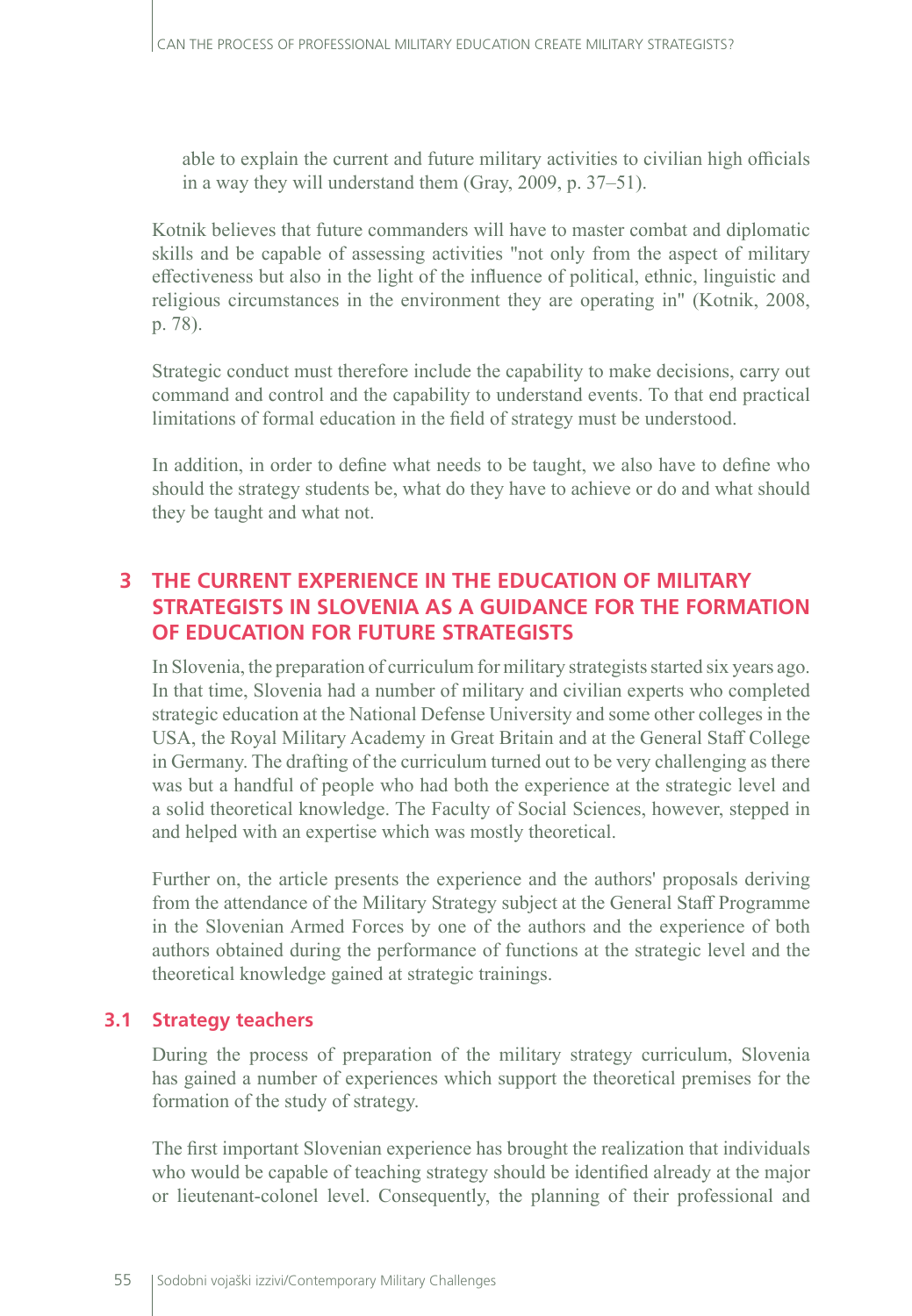career development has to be provided for. They have to complete adequate military and civilian post-graduate studies, participate in the process of military education and training as instructors or as assistants in the strategy course and gain practical experience from engagement in command and control at the strategic level and return in the education process as strategy teachers with all the theoretical knowledge and practical experience. One of the key elements without which a national military higher-education school system cannot be formed is quality lecturers (Žabkar, Svete, 2008; SPOR09).<sup>2</sup>

In the future, effective cooperation between civilian and military actors for the formation of appropriate national security strategies will become increasingly important. Therefore the experience that better results in education can be achieved only through the inclusion of military and civilian experts, theoreticians and practicians with work experience from civil and military field in the teaching of strategy at the national and international strategic level in the form of permanent staff (co-workers).

The next challenge to be solved is the objective of the training or in other words the question "What is the desired end result?". Strategy students must develop the capacity to understand and reflect critically about skills and the knowledge for the formation and the use the national military power which can be used to support national interests. They have to develop critical thinking and the capability to use concepts and understand the current and future strategic challenges.

Up until the present time the curriculum of military strategy included topics on the theory of war and the military force, military strategy, war strategy, strategic planning, the planning of strategic resources, strategic planning for the future and the preparation of own (national) military strategy. It was practically impossible to carry out all required topics and meet the set goals completely, as they were too extensive and too demanding content-wise*.* These findings result in the following experience: we should set attainable objectives and support them with topics and exercises which can be carried out with the personnel and technical capabilities at hand. It is very difficult to lower the level of ambitions and expectations, however the

*<sup>2</sup> The key findings from the field of personnel selection to support the process of military education and training in the Slovenian Armed Forces in the context of the strategic review of the defence field carried out in 2009 were as follows: The personnel plan does not envisage the inclusion of expert personnel for the manning of duties within the education and training system: nor the education and training implementers nor those who provide for the uninterrupted execution of education and training processes; the mandatory directions for the SAF active component members career paths system even to the present day do not stipulate a planned development of personnel for the manning of duties within the education and training system; the majority of education and training implementers, working in centres which provide teaching personnel, and in military schools, attend supplementary andragogical and pedagogical training, but not before they are assigned to the new duty post; the personnel who does not have the appropriate knowledge and previous experience required for quality work in education and training and who do not see the work in the education and development process as a professional challenge are likewise assigned to schools and centres; we are not training military experts who are capable of independent and quality takeover and execution of basic military subjects from the field of education and training in the SAF; experts who would take over the execution of basic military subjects at the highest levels of education and training are also a problem.*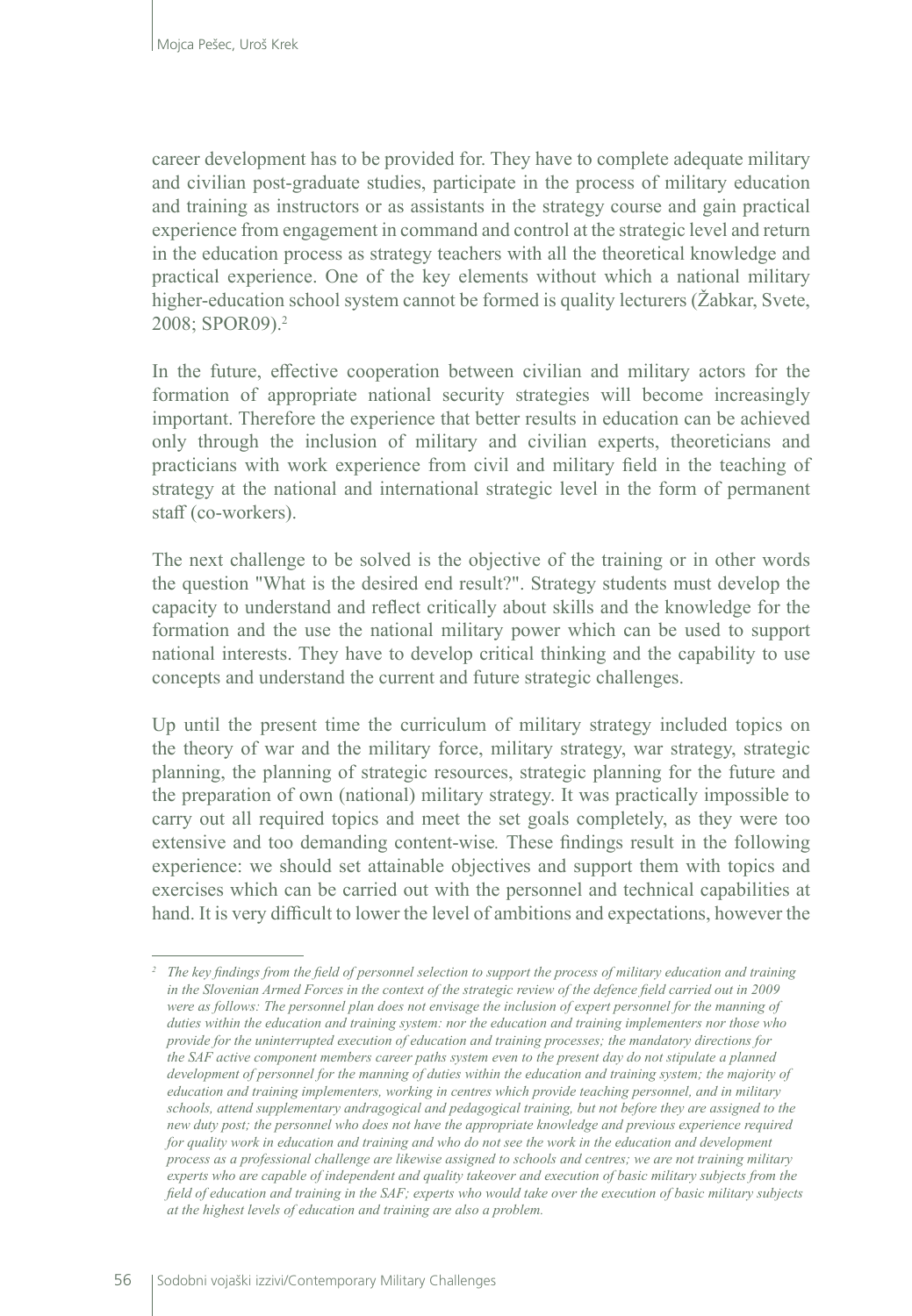following principle "less is more" has to be applied for the definition of objectives, while the thematic scope of the education and the credibility of the programme has to be preserved. The set conduct, when execution becomes a formality but does not ensure the desired quality, has to be avoided.

In addition, the formation of the strategy curriculum also requires the definition of the type of strategists required. The experience shows that individuals who combine the capability to operate at different strategic areas of operation, such as strategic management, planning, the development of concepts and other areas are difficult to find in the education process. Therefore the curriculum has to be prepared in a way that supports the strengthening of the natural capabilities of students, thus providing for better education results.

#### **3.2 Strategy programme timeframe**

Another important experience was learnt; time is also essential for the attainment of the education objective. And so are the selection of students, preparation of the study process in a methodological sense (teaching methods and techniques), the selection of study material, comparison of curriculum with other programmes, courses (the upgrading, connection and the transfer of experience) and other activities.

The time available for the execution of a subject is a key factor for the attainment of curriculum objectives. There are 48 hours planned for the execution of the military strategy subject; for both lectures and practical exercises.<sup>3</sup> In practice, the time available was much too short for a quality presentation of topics, therefore the lecturers had to decide by themselves what to exclude from the programme. The execution of the programme in the given timeframe presented an even greater challenge in the generation of students who attended the schooling while employed full-time; they attended the education one week per month at which the lectures lasted at least eight hours per day, followed by individual study. It is therefore important that the subject preparation process provides the lecturers with the freedom to assess and decide in which way they would like to address the topics. When time is limited, it is more important to address the key topics than to merely go over the prescribed content.

### **3.3 The role of teachers in the selection of topics or the flexibility of syllabus**

The possibility of a flexible presentation of specific topics in the context of prescribed topics is important, as it enables the lecturer to include the discussions on and the experience gained from the current global or regional events. The lecturers must have the knowledge and the skills required to include real-life events in their lecture with the intent of encouraging discussion and application of the students' theoretical knowledge to current events. This provides the students with a possibility to educate

*<sup>3</sup> When Krek took over the Military Strategy subject in 2006, the subject was 48 hours long, which is the exact number of hours that the General Staff Programme curriculum encompassed in 2008 when Žabkar and Svete prepared a critical comparison of the programme with comparable programmes abroad (Žabkar, Svete, 2008, p. 202–203). The programme is, however, still applicable (Program, 2007).*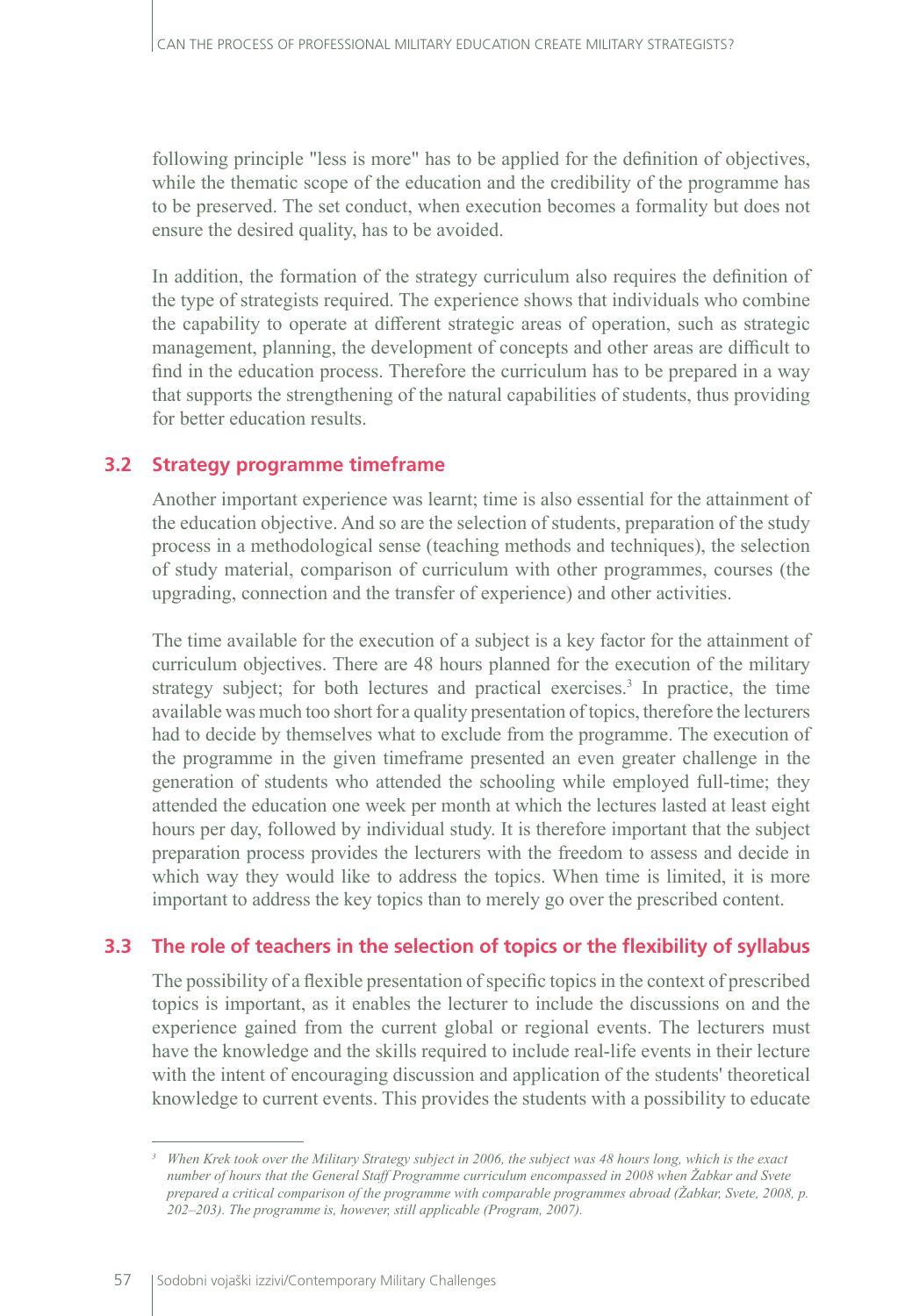in the field of military strategy and helps them form their own strategy which could prove useful in an actual real-life situation. Strategy students can be an excellent professional audience for a critical assessment and supplementation off current strategic documents from the field of defence planning and doctrinal documents. Experience from practice to be applied in the preparation of the strategy curriculum show that the syllabus has to be flexible enough for the lecturer to include current events in the discussion and use them to support the theory. In this way, the lecturers provide for a higher quality execution of the course and includes the students' opinions in the preparation of the expert assessments of the current normative and expert national security documents.

#### **3.4 Study literature and material**

The study material used in the implementation of the strategy education is essential for quality education. There is currently a great variety of useful literature available in the English language, some of it in German, French, Italian and even Russian. Naturally, the limitation in the use of these materials are the lecturer's and the students' language skills. In the recent years, English language skills have considerably improved; however, the knowledge of other languages saw only little progress. Nonetheless, the greatest challenge remains the selection of the appropriate study material in the vast variety of all material available. It is relatively simple to select the material on the theory of strategy, on the identification of the use of strategy in history of warfare and in a number of modern conflicts. A much bigger challenge is the selection of the study material, which is appropriate for the examination of the strategy and military strategy of the Second World War in Slovenia, the Slovenia's War of Independence and the Balkan Wars after 1991, in short, the strategies which are of special national and security interest for Slovenia. There is more than enough material and books addressing the subject, however we have to identify the parts with expert explanations which could serve as appropriate study material. Hence the lecturer is often confronted not only with the task to prepare the study material, but to write it as well. A strategy lecturer must be able to produce quality study material addressing strategy issues.

#### **3.5 Interconnection of the strategy subject with other areas in the military education programmes**

Among other things, the experience gained from military education demonstrated the importance of relation to other subjects and courses or other education programmes. Also very important are the appropriate upgrading of knowledge and the joining of individual contents of different subjects under one single course and the interconnection between them. It is especially challenging to prevent repetition and to ensure the inclusion of important topics in at least one of the courses. During the drafting of curricula for different education programmes such interconnection between subjects can be attained only through professional coordination which has to be ensured also during the execution of programmes or subjects.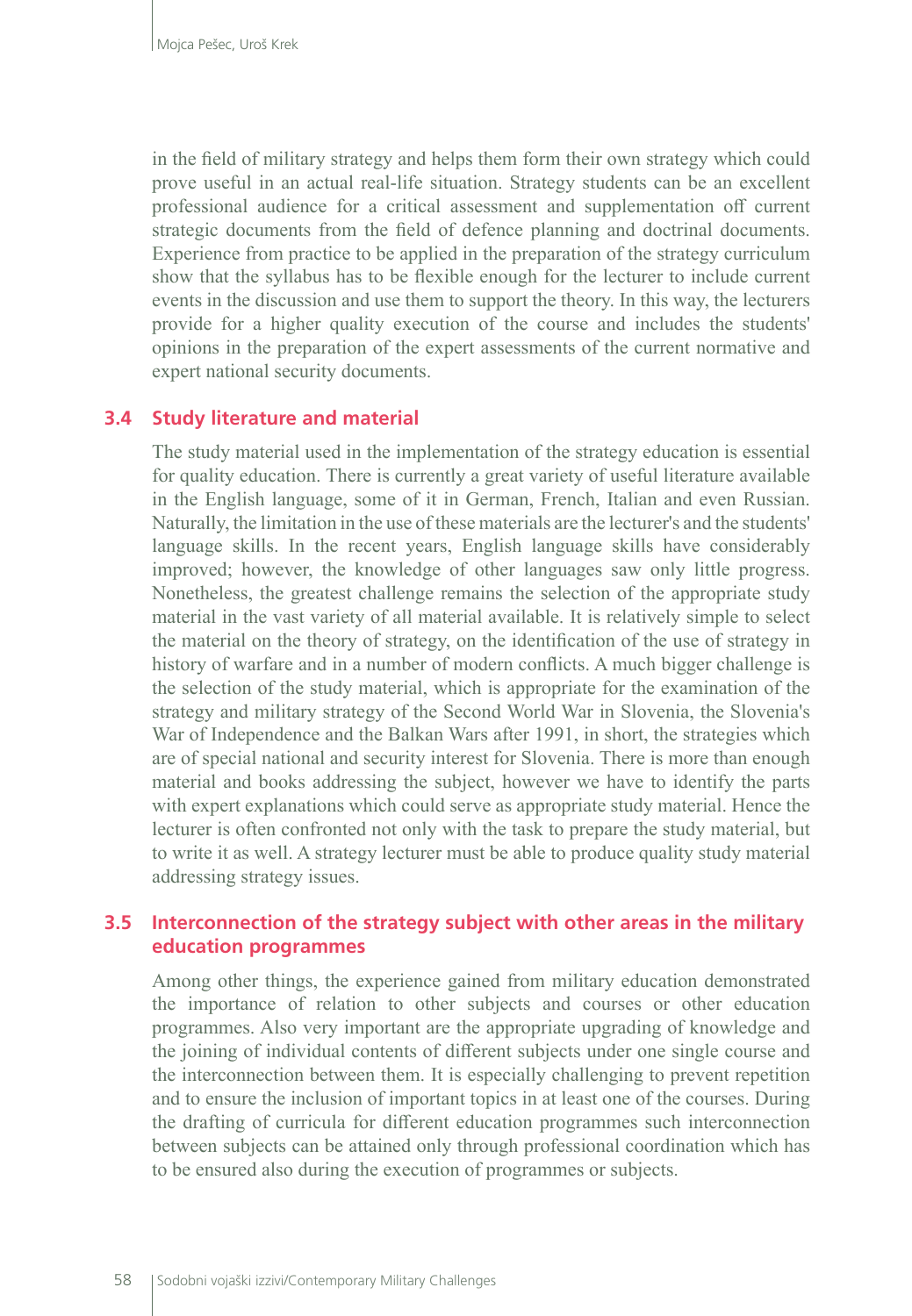#### **3.6 Education participants and their previous knowledge**

The strategy study programme should not be prepared without paying special attention to the education participants who enter the education process with different experience; some of them completed education abroad, their civilian and military prior knowledge differs, they have different language skills and different capability for preparing written papers at the postgraduate study level. Across the world certain strategic education programmes are attended by both civilian and military persons of different nationalities together (civilians and soldiers). It is very difficult to find a common premise which would serve as a basis for quality teaching of the subject if the lecturers have no influence over the curriculum requirements and are not familiar with the students' capabilities.

The quality of the lectures and the study can be increased through certain activities that facilitate the adjustment of the work method to the education participants. These are:

- Conducting interviews with education participants who will enter the education programme before the selection of participants and immediately afterwards;
- Preparing the selected material in advance; the material can be prepared for each individual and/or for all training participants, especially if the group of participants is large;
- Carrying out a preparation course to determine the level of knowledge. Based on the latter individuals are able to enter the education process without interruptions. This can be taken into account only if the lecturer has the possibility to determine an individual's experience and knowledge beforehand.

All of the listed activities can be carried out in practice even though an effective way for their execution might be difficult to find. A more feasible way is when the individuals obtain the knowledge required for successful inclusion in strategic education through a prior mandatory course (operational level). In the Slovenian example this means that a subject providing the basic knowledge on strategy (e.g. Strategy 101) to participants would be included in the Higher Staff Course syllabus.

#### **3.7 Monitoring the successfulness of the graduation candidates following the completion of the strategy studies**

There are two more experience relevant for further education on strategy in Slovenia; The work of those who have completed their education has to be monitored also in the future, especially when they take over duties at the strategic level of decisionmaking. The monitoring and assessment of their work results, also during this period, can improve their readiness and capability for the performance of strategic functions. It often occurs that individuals understand the operation of the national security system, the area of work and the responsibilities at individual functions/ duties at the strategic level up to the time they are confronted with real-life action, the influence of national politics and the civil society on the functioning of the system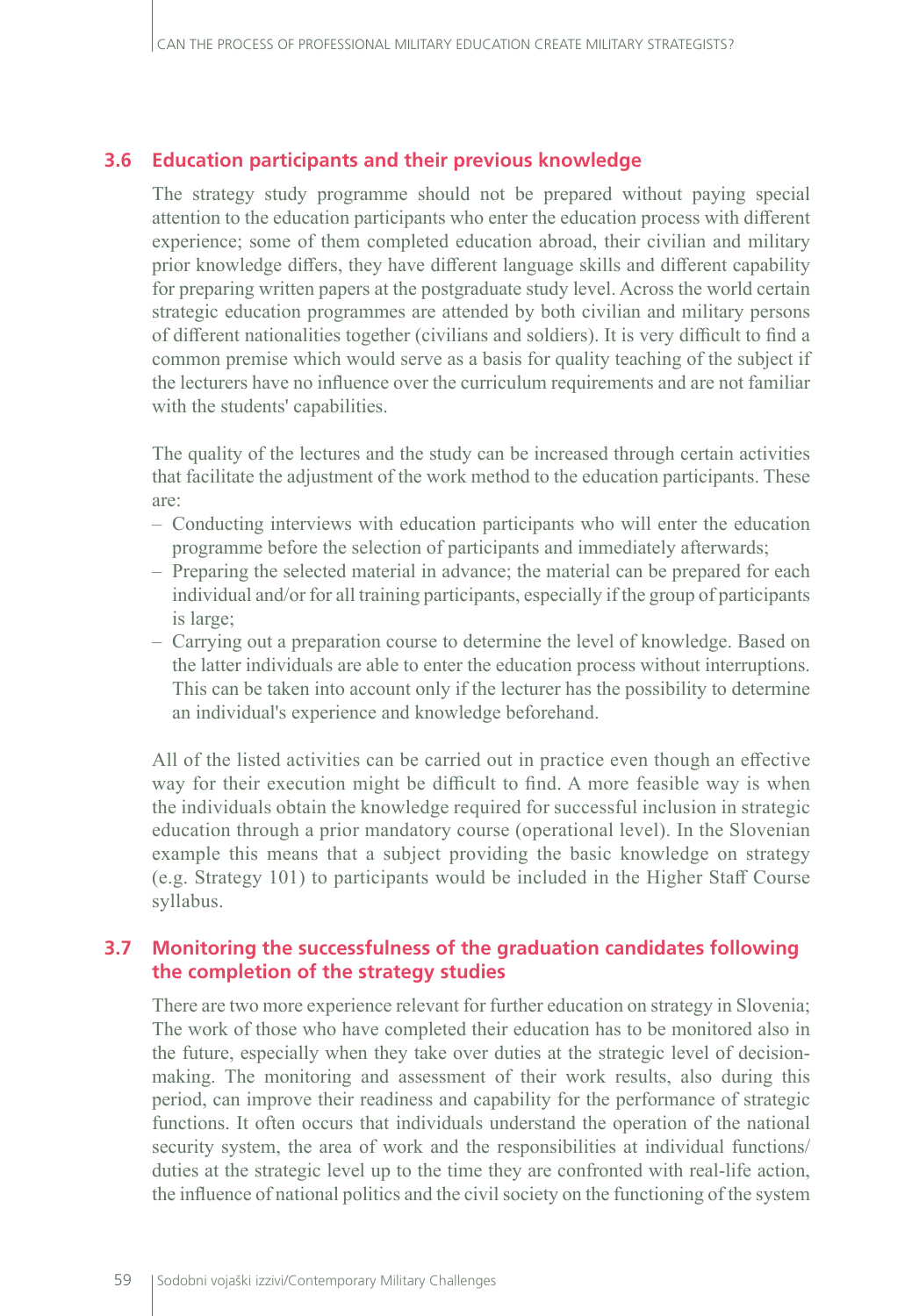and the individuals. A particular problem at this level is an individual's incapacity to present strategic problems in a clear, unambiguous and comprehensive way. Even high officers occupying strategic positions, including those who passed education at the strategic level, are not versed in explaining professional arguments to civilian officials and politicians. On the other hand, civilian officials and politicians do not have the appropriate knowledge on national security which additionally hinders mutual communication and the assessment of issues which are often of national importance. In Slovenia, this problem was evident especially in relation to the question on the downsizing of the defence budget, assessment of certain more important programmes for the purchase of military equipment, the discussions on the cooperation of the Slovenian Armed Forces in Afghanistan and last but not least in the discussion on the abolishment of the Slovenian Armed Forces. Since we operate in an environment in which there are less and less available (financial and material) resources, political skills of high officers who are able to express the needs of the military in a persuasive and argumented manner, are becoming increasingly more important (Kotnik, 2008, p. 82–83).

Strategy students must be trained in the coping with challenges they will be confronted with at their strategic duties. They have to be versed in constructive discussion and be able to adequately explain professional military standpoints to both civilians and politicians. Already during their studies, the representatives of both the government and non-government organizations and the civil society are to be included in the education process. Strategy students have to be introduced to different circumstances and confronted with difficult questions regarding the resolution of the current crisis situations. Education at this level is their last systemic education or the last academic education during which they are free to express and defend their standpoints and opinion without their opinion having a negative influence on the defence and national security system.

At present, a strategic education curriculum is being formed under the auspices of the Central European Forum of states for military education. The initiative resulted from the needs of the small states which were later joined by the large ones. A joint curriculum for the education of soldiers and civilians at the strategic level would facilitate the formation of the curriculum for individual countries. It would unify professional knowledge at the strategic level, which would support the cooperation between agencies not only within individual countries but also at the international level (Comprehensive Approach), especially in the decision-making and the implementation of activities connected to the world crisis. The exchange of lecturers especially for those subjects, for which they are difficult to ensure within the national framework, is envisaged. This will improve the quality of execution and contribute to the better understanding of the English language, since the course will be held in English. The planners of this curriculum in general tend to organize the lectures in the English language for all participants. The unified learning language would enable the countries to send their students abroad, while the only subjects they would attend in the homeland would be those that are exclusively of national importance, such as **Conclusion**